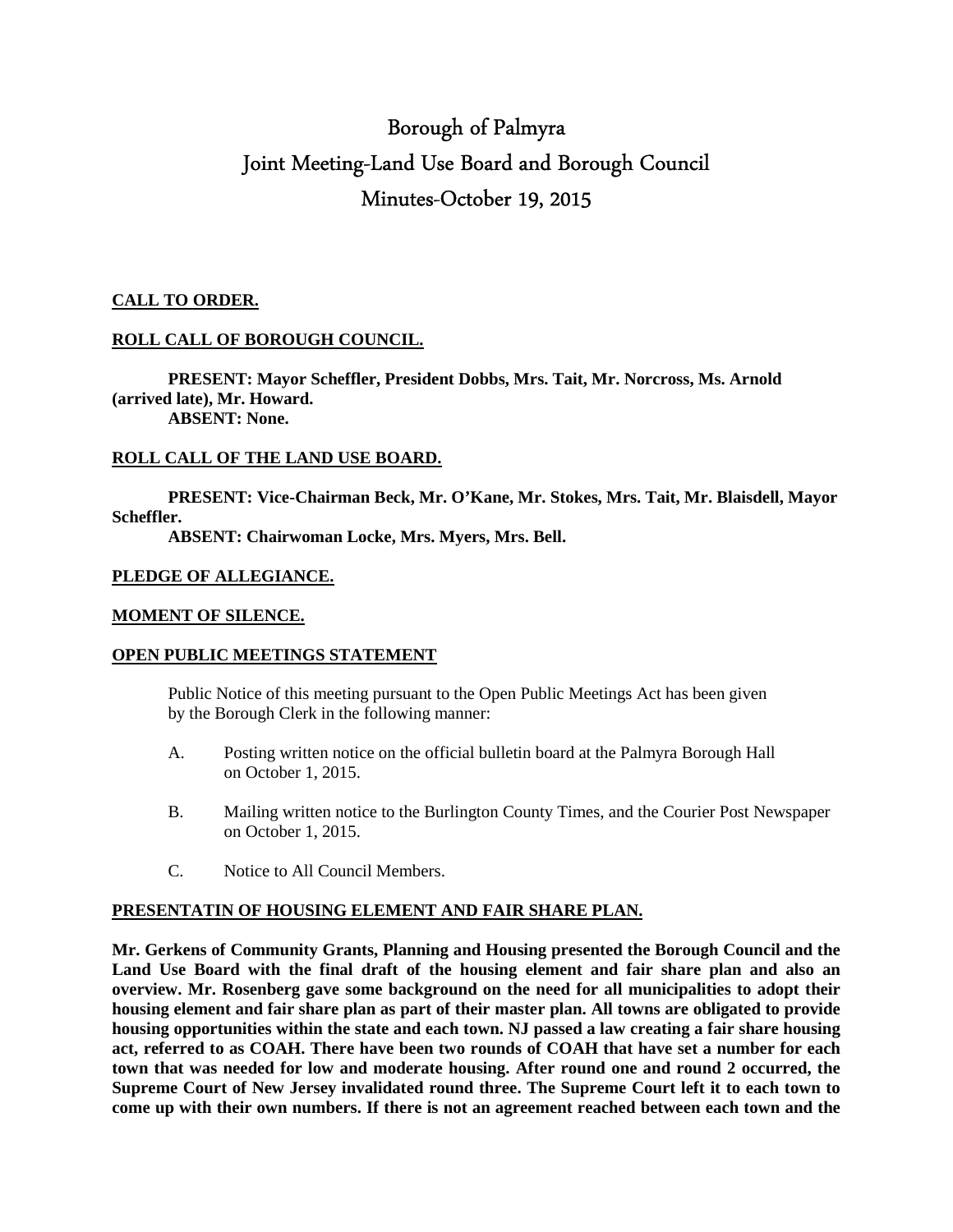**Supreme Court, the matter would go to a Judge to make the final decision on the number. If the Land Use Board agrees to revise its housing plan, they do so by resolution and then Borough Council has to concur by resolution. The most recent decision by the court, is that if the plan is approved it will protect the Borough from a builders remedy lawsuit for not providing low to moderate housing. The plan needs to be approved before early November. Mr. Gerkens presented the overview of the plan:** 

In 2007 the Borough submitted its Round Three plan. The Plan was one of the few in Burlington County to be certified by the Council on Affordable Housing (COAH). In 2007, the Borough's affordable housing obligation was 180 units. This number was calculated using a methodology referred to as Growth Share and was based upon a development assumption for the Route 73 South Redevelopment Area. The current Plan is based up numbers developed by Dr. David Kinsey of Princeton University for the non-profit Fair Share Housing Center (FSHC). They have determined that Palmyra's affordable housing obligation should be 165 units. However, there is second set of obligation numbers for the current Round Three. A number of municipalities banded together and hired Dr. Burchell from Rutgers University to develop an additional set of numbers. The Burchell number for Palmyra is 44, including all remaining prior round obligations. Ms. Arnold arrived.

Finally, the League of Municipalities has retained Econsult, a private consulting firm from Philadelphia, to develop a third set of numbers, since they (Econsult) identified significant flaws in both the Kinsey and Burchell methodologies. As a result, we anticipate that this will not be Palmyra's final Round Three, since the conflicting reports, methodologies and obligation numbers are likely headed back to the courts later this year or next year. Regardless of the above issues, Palmyra currently accepts the obligation identified in the FSHC report, which is 165. In addition, Palmyra has an unmet obligation of 39 units from prior rounds. The reason for this is that the courts currently seem to support the FSHC obligation numbers, and by agreeing to the FSHC number, Palmyra's goal is to ensure it retains protection from Builder's Remedy lawsuits. As in 2007, and given that the Borough is fully built out, we are proposing that Palmyra place this entire burden on the designated-redeveloper and be wholly sited within the Route 73 South Redevelopment Area. This would be accomplished by constructing 154 rental apartments of varying bedroom sizes. This figure is based upon a 2:1 credit for the first 25% of rental units constructed, so Palmyra would receive 41 credits (25%) from its 165 unit current obligation, reducing that figure to 124 and 9 credits (25%) from its 39 unit prior round obligation reducing the prior round obligation to 30 units, resulting in a total of 154 new units. Palmyra would have ten years to meet this obligation.

**Mr. Rosenberg discussed that he anticipates that the Supreme Court will have control over what methodology will be used. Ms. Arnold inquired if there is a discrepancy in all towns. Mr. Gerkens replied that the larger towns have more of a discrepancy in the numbers. Mr. Gural explained that the court is looking for a number and that the Borough cannot give a definite number. At this time, there are no developers looking to build, so the builders remedy lawsuit is not in play. Mrs. Tait inquired as to what the low end number would be? Mr. Gerkens replied that the number right now is 44.** 

**Mayor Scheffler inquired if anyone from Borough Council or the Land Use Board had any comments or questions. There was no further discussion.** 

**Vice-Chairman Beck made a motion to approve Resolution 2015-10, Resolution of the Borough of Palmyra Land Use Board Adopting the Housing Element and Fair Share Plan of the Borough of Palmyra, Mr. Stokes second the motion. At the call of the roll, the vote was:** 

 **AYES; Vice-Chairman Beck, Mr. O'Kane, Mr. Stokes, Mr. Gural, Mr. Blaisdell. NAYES: None.** 

 **ABSTAIN: Mayor Scheffler, Mrs. Tait.**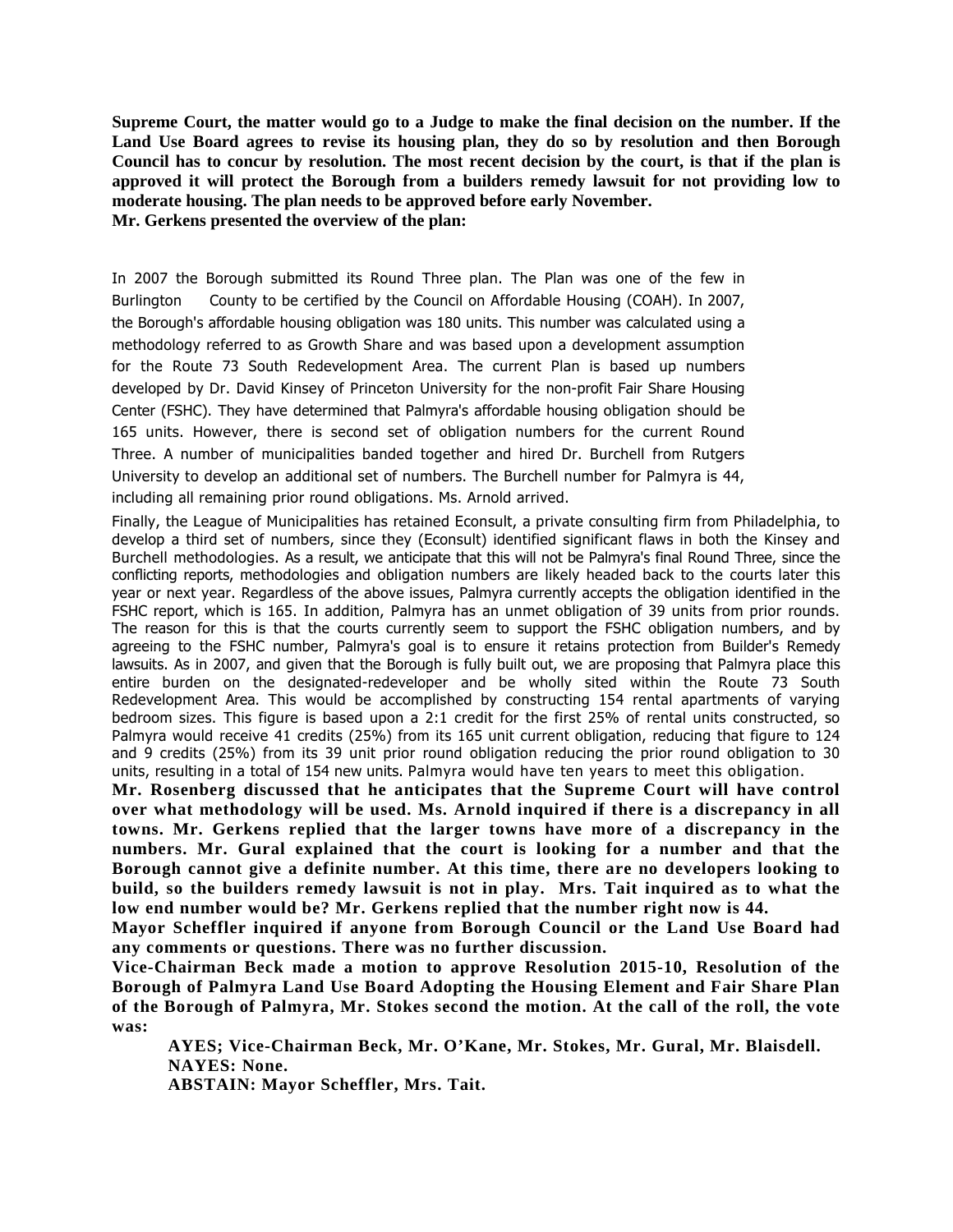**Resolution 2015-11¸ Resolution of the Land Use Board Approving The Application Of The Borough Of Palmyra For Bulk Variances For Front and Market Street. This resolution was held till the next Land Use Board meeting due to there not being a quorum of members present that were at the meeting when the application was presented. Mr. Blaisdell made a motion for the Land Use Board meeting portion to adjourn, Vice-Chairman Beck second the motion. All members present voted in favor of the motion.** 

**Resolution 2015-199, Resolution of Borough Council Endorsing The Housing Element and Fair Share Plan As Adopted By The Borough of Palmyra Land Use Board. Mrs. Tait made a motion to approve the resolution, President Dobbs second the motion. At the call of the roll, the vote was:** 

 **AYES: President Dobbs, Mrs. Tait, Mr. Norcross, Mr. Bostock, Ms. Arnold, Mr. Howard. NAYES: None.** 

**APPROVAL OF MINUTES- President Dobbs requested that a correction be made to the town hall meeting with the police department from October 14th to the correct date of October 21. President Dobbs made a motion to approve the minutes from October 5, 2015, Mr. Norcross second the motion. All members present voted in favor of the motion. Mr. Bostock abstained from the vote.** 

# **CORRESPONDENCE.**

 **A. Thank you from Brian McBride- Mayor Scheffler read the card thanking the Borough Council for the flowers upon the death of his grandfather.** 

# **PROFESSIONAL UPDATES.**

**A. ERI-Mr. Kirchner of Environmental Resolutions reviewed the resolution for the award of the generator for the community center and explained the various options in the bid. The project is covered by grant funds. There was a pre-construction meeting for the road project for South Broad and Second Street the project should start the first week of November. There is a meeting this Wednesday at the community center for residents in the project zone to review the project. Mr. Rosenberg informed council that a bid was received by email after the opening date of the bid and that all of the documents were not present as required, so council does not have to take any action on the emailed bid.** 

**RESOLUTIONS. Consent Agenda- Resolution 2015-200-Resolution 2015-204 will be enacted as a single motion, if any resolution needs additional discussion it will be removed from the consent agenda and voted on separately. President Dobbs requested that Resolution 2015-203 be voted on separately. Mr. Gural informed council that the bond payment would be on the next meetings bill list. Mrs. Tait made a motion to approve the consent agenda excluding Resolution 2015-203, Mr. Howard second the motion. At the call of the roll, the vote was:** 

 **AYES: President Dobbs, Mrs. Tait, Mr. Norcross, Mr. Bostock, Ms. Arnold, Mr.** 

**Howard.** 

 **NAYES: None.** 

- **A. Resolution 2015-200, Resolution Awarding Contract To County Conservation Company for The Receiving Of Leaves for The Period Of October, 2015 Till December 31, 2015 In The Amount Not To Exceed \$17,500.**
- **B. Resolution 2015-201, Resolution Awarding Contract To Municipal Maintenance Company For The Community Center Emergency Generator In The Amount Of \$173,200.**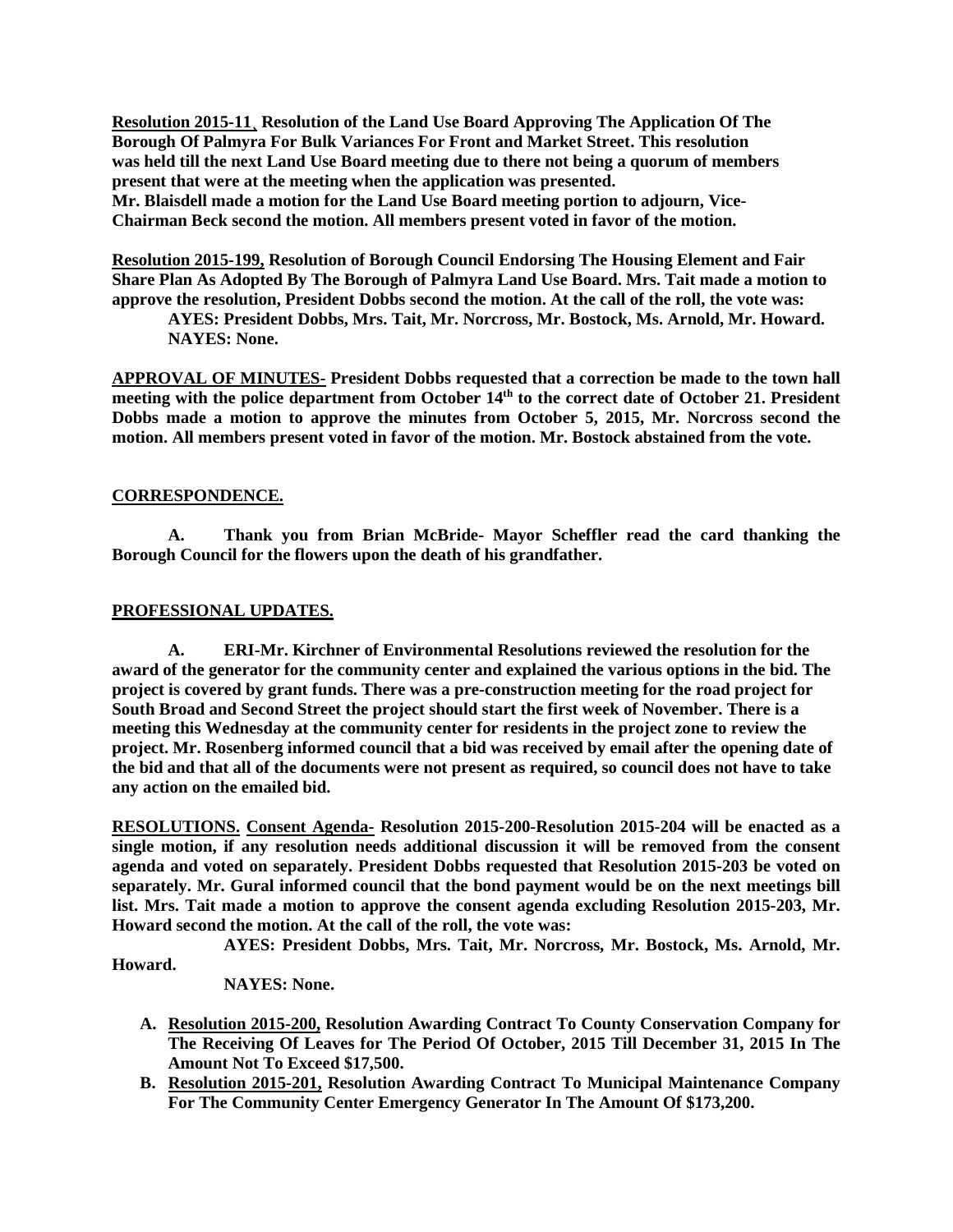- **C. Resolution 2015-202, Resolution Authorizing The Award Of a Contract For Information Technology And Computer Services.**
- **D. Resolution 2015-203, Resolution Approving Request for Subordination Of A Mortgage Held By The Borough Pursuant To The Borough's Housing Program. Mr. Rosenberg explained that the property is required to have certain equity in the home for the subordination and that the paperwork submitted by Community Grants, Planning and Housing on behalf of the residents appeared in order. Mr. Howard made a motion to approve the resolution, Mr. Bostock second the motion. At the call of the roll, the vote was:**

**AYES: Mrs. Tait, Mr. Norcross, Mr. Bostock, Ms. Arnold, Mr. Howard. NAYES: None.** 

**ABSTAIN: President Dobbs.** 

**E. Resolution 2015-204, Resolution Authorizing The Payment Of Bills In The Amount Of \$1,321,178.27.** 

# **DISCUSSION ITEMS.**

**A. K-9-dedication by ryder. Chief Pearlman said that he had no further information at this time.** 

**B. PW/Sewer Superintendent-Mr. Gural informed council that a few letters of interest have been received and that the ad is posted on the League of Municipalities website and the Borough's website.** 

**C. Tri-boro auction. Mr. Gural explained that the auction for the property has to wait till the Land Use Board approves the resolution in November for the variances. The property can then be auction with all approvals.** 

**D. NJLM confirmations- Ms. Arnold and Mr. Howard will be attending from** 

**Council.** 

**E. Real Results Basketball-Mr. Gural explained that the contracts have been received and that this is for Mr. Howard's committee. Last year they ran basketball clinics for residents instead of paying for their time at the center.** 

#### **ADMINISTRATOR REPORT.**

**A. 2015 Best Practice Inventory-Mr. Gural reviewed the questions on the best practice inventory required by the state. The Borough has a score of 49 out of 50 for a 98% percent which entitles the Borough to the full CMPTRA AND ETR aid from the state. The full inventory is available on the Borough's website at www.boroughofpalmyra.com.** 

**B. EJIF inspection/Report-Mr. Gural reported that the EJIF conducted an inspection of the public works and sewer plant yard on Firth Lane. There were a few recommendations to cover the dumpsters located there and to provide a spill kit.** 

**C. Borough Council computer access-a computer has been placed in the conference room for Borough's Council use. Each member has their own log-in, so their documents are secured. It is connected to a printer.** 

**D. Legion Field/concession stand restrooms. The restrooms have been reopen after the damage to them. The majority of damage has been repaired. They will be opened for the Halloween Parade as well.** 

**E. Board of Chosen Freeholders Meeting. The Freeholders will be holding their monthly meeting here on October 28 as part of their outreach in the County.** 

**F. Rt. 73 South Redevelopment Update. A report from Mr. Hogue will be on the agenda for the November 16th meeting.** 

**G. Pay periods update. Mr. Gural explained the pay period for the end of December is actually paid on Thursday, December 31, 2015 due to Friday being a holiday. This would change the**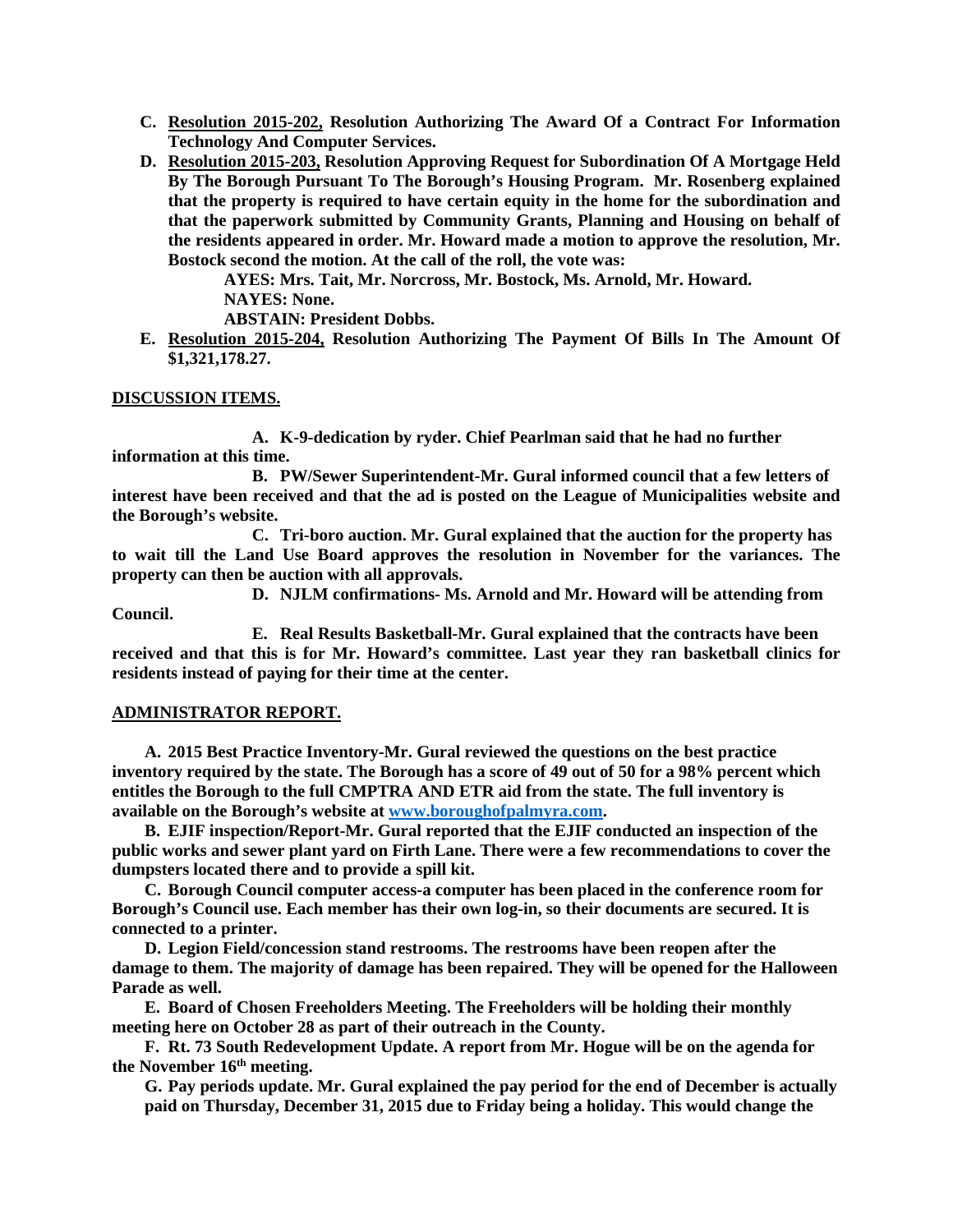**need to place the funds in the 2016 budget. There would need to be a transfer done in 2015 to cover the extra funds and also a resolution.** 

**H. Cell Tower/Monopole. Mr. Gural informed council that there is a meeting with the consultant and Mr. Rosenberg on Wednesday and that he will update Council.** 

#### **COMMITTEE REPORTS.**

**Youth and Recreation- Mr. Howard reported that Pal/Riv is involved with the basketball league and that there will be mini-camps held. A teacher from Riverton will be the point person for basketball and the fee will be \$25.00 for Palmyra and Riverton residents. There should be about 10 games.** 

**Construction/Code Enforcement. Ms. Arnold reported that the departments are doing well and that if there is a problem they should let the departments know. Board of Education- Homecoming is this Saturday.** 

**Land Use Board/Public Events- Mrs. Tait reported that the Land Use Board will hold a meeting on November 18. The Halloween Committee held a movie for the children last Saturday at the band shell, the movie Hocus Pocus. The Halloween Committee sold bake goods and that the parade is October 30 with a show at Legion Field afterwards.** 

**Public Works/Sewer- President Dobbs reported on the shredding and recycling event being held this Saturday at the public works yard from 7am-noon. Leaves will start being picked up on October 26.** 

**Administration- Mayor Scheffler announced that the NAACP, Police Department and members of Council will be at the Town Meeting at Borough Hall scheduled for October 21.** 

**PUBLIC COMMENT. Mr. Howard made a motion to open the meeting for public comment, Mr. Bostock second the motion. All members present voted in favor of the motion.** 

**Mr. McElwee-Columbia Avenue informed council that Operation Yellow Ribbon is holding their annual cookie drive on December 5, if the public or council is interested in donating wrapped cookies. The cookies can be dropped off at Borough Hall. There was an article in the Burlington County Times announcing an event for Veterans looking for a job to be held in Moorestown. Mr. McElwee requested that the event be posted on the Borough website as well.** 

**No one else from the public wishing to be heard, Mr. Howard made a motion to close the public portion, Mrs. Tait second the motion. All members present voted in favor of the motion.** 

**SRO- Mr. Gural discussed the SRO for the schools impact on the budget and also on the affordable care act. The Mayor and Borough Council discussed that there are too many moving parts to make a decision and needs the answers to hiring to replace the current public works and sewer superintendent before more hiring can take place. Mr. Gural explained that Mr. McBride is requesting a budget number for consideration so that the school can build it into their budget which is due by July 1st. Mrs. Tait discussed that giving the number for the budget is a promise to fund the position. Mr. Gural explained that the school is not looking for a promise, but that they need to do their budget work now and need a number to insert. Mayor Scheffler discussed that if the number is put in the school budget and approved and given to the general public, the public will feel that it is a commitment. Mr. Howard inquired if Mr. McBride was going to present anything to council on the issue. President Dobbs inquired as to how they can build it into their budget if they don't know all the answers to how much man power is needed and also how useful will the officer be to the Borough. There are just too many variables. Mr. Norcross discussed that most towns work with the school for a percentage of costs. Mayor Scheffler explained that the Borough is not saying**